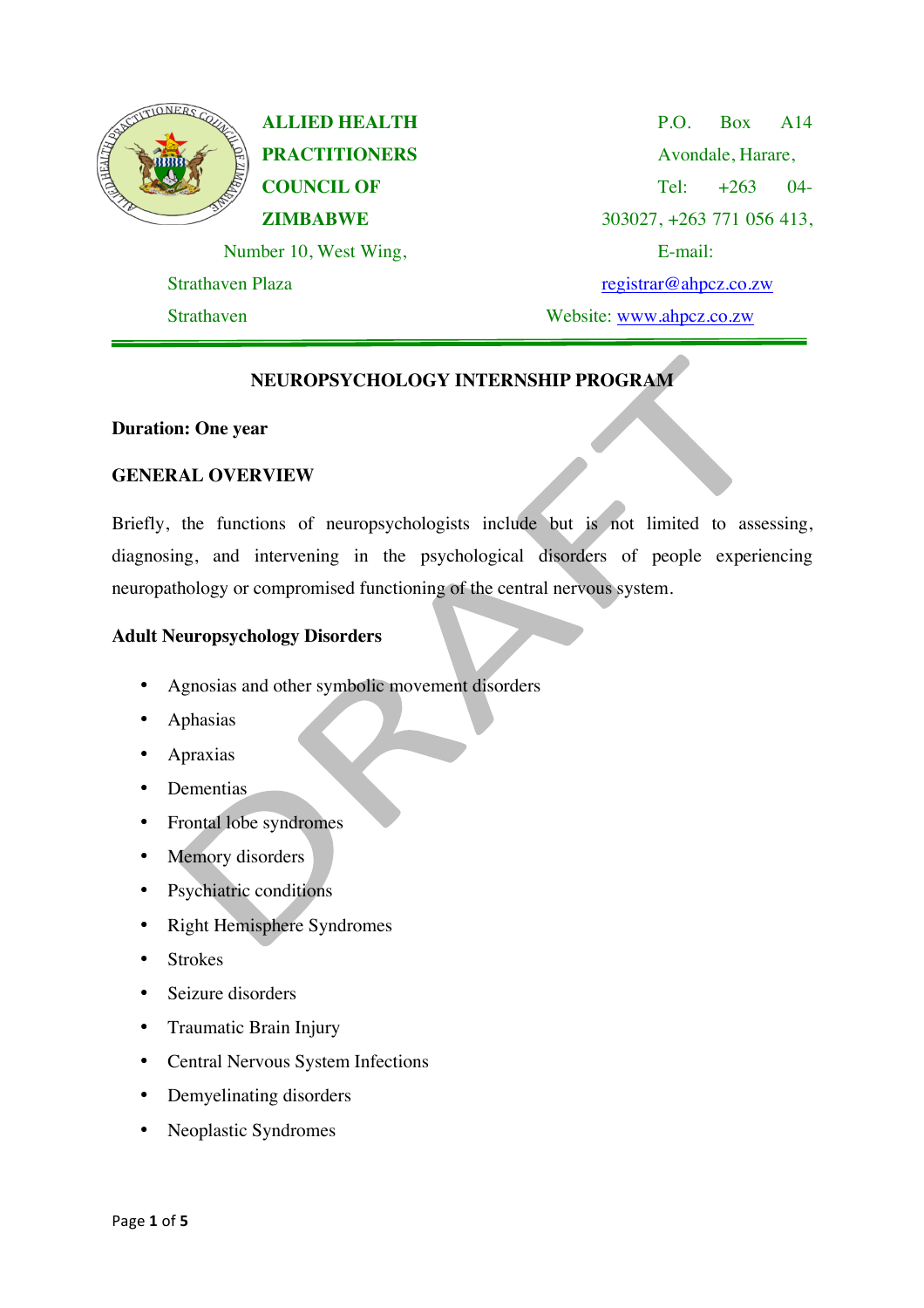### **Placements:**

- St. Giles rehabilitation centre
- Parirenyatwa stroke unit
- Psychiatric units
- Geriatric units
- Specialized institutions for other neuropsychological disorders e.g. neurodevelopmental disorders and learning disabilities

### **Skills**

- Interns should be able to articulate the basics of a neuropsychological test
- They should be able to administer, score and interpret at least one neuropsychological test for each condition listed above
- They should be able to write a neuropsychological report for various functions, e.g. Academic, forensic and clinical purposes.
- They should be able to make appropriate recommendations based on their objective and clinical findings.

### **TESTS**

Interns should demonstrate ability to choose correct test, administer and interpret it. Areas of assessment and possible tests:

## **1.** *Assessment of Orientation*

**2.** *Assessment of Memory Function (*Mesial Temporal Amnesia, Diencephalic Amnesia, Frontal "Amnesia",

e.g. Digit Span, 4 Hidden Objects Test (Rudimentary test), *Babcock Story (audio-verbal memory)*, Rey Complex Figure *.*

## **3.** *Assessment of Language Function (production, comprehension, repeatition, naming)*

- **4.** *Assessment of Right Hemisphere Syndrome*
- Spatial Cognition and Perception (Rey Osterich Compex Figure / Taylor figure, Haecan's blocks, Cube Analysis, Block design)
- Neglect
	- o Tactile
	- o Auditory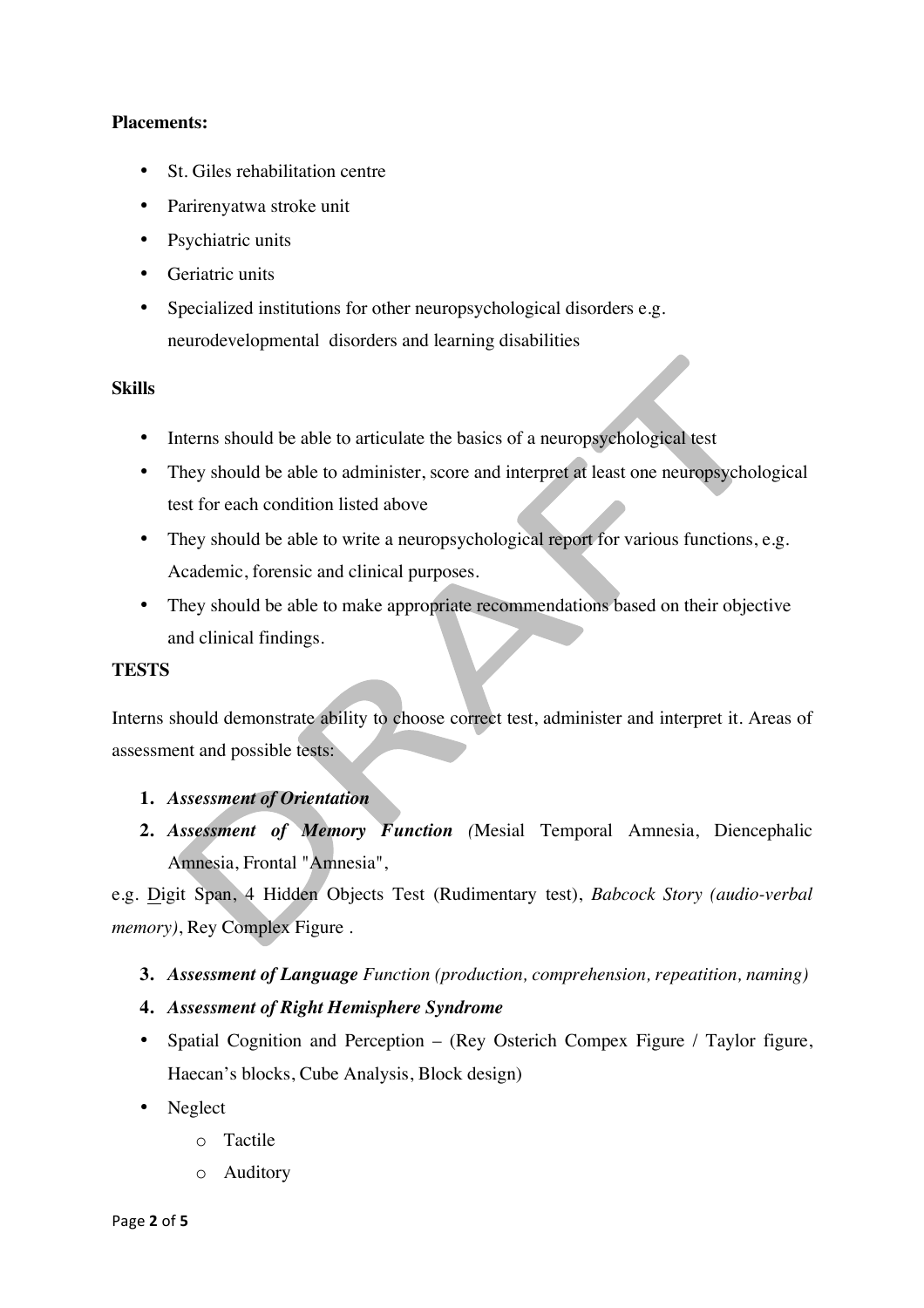- Anosognosia
	- o Somatoparaphrenia psychotic thoughts about the body
	- o Misoplegia hatred of paretic limb

## **5.** *Assessment of Frontal Function*

Prefrontal Cortex divided into:

v *Deep White Matter:*

## **Tests (Deep white matter pathology):**

- a. FAS Test (Generativity Test)
- b. Coding Test/Symbol Search (Processing Speed Test)

**Tests:** Check for **confabulation and intrusions** in memory tests as well as spontaneous

speech. **STROOP** test used to assess function**.**

## v *Orbital / Basal*

## **Tests:**

- a. FAS Test (in particular rule-breaking); see section 5.1.
- b. Red/Green Test
- c. STROOP test
	- v *Dorsolateral*

### **Tests:**

## v Pre-Motor:

- a. Fist, Side, Palm Test
- b. Tapping Rhythm Test
- **c. Repeated Pattern Drawing Test**
	- v Pre-Frontal:
- a. 18 Book Problem
	- **6.** *Assessment of Agnosia*
	- First check Visual acuity-fingers
	- Colours +shapes-token
	- Can they Copy picture- e.g. Scene drawing
	- Simultanagnosia e.g. describe Cookie Jar/Washing line picture

### **7.** *Assessment of Apraxia*

• Oral apraxia – ask to use mouth apparatus e.g. puff cheeks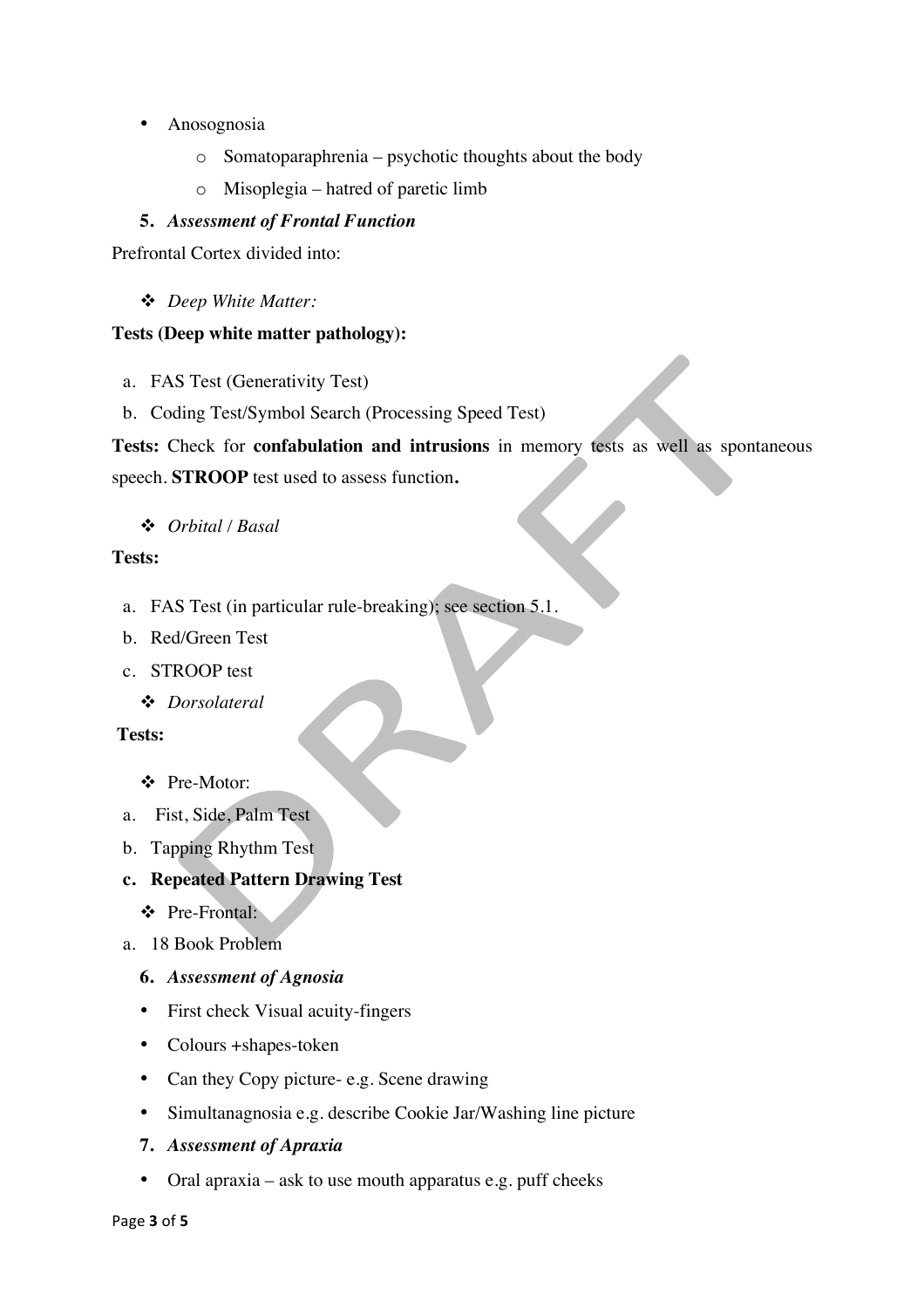- Ideomotor L and R (Struggle to copy symbolic/meaningful gestures and can't pantomime (cutting bread, using hammer and nail, brushing teeth))
- Limb-kinetic (Struggle to copy nonmeaningful gestures using limbs)
- **8.** *Gerstman's* **syndrome**
- Agraphia (apraxic agraphia)-ask to write on paper
- Acalculia
- L/R disorientation
- Finger agnosia

### **PAEDIATRIC NEUROPSYCHOLOGY PATHOLOGIES**

- **Epilepsy**
- Central Nervous System Infections, especially HIV, Malaria and Meningitis. Others-Neurocysticercosis, cerebral malaria, Encephalitis
- Traumatic Brain Injury
- Autism Spectrum Disorders
- ADHD
- Developmental delay
- Tumors
- Vascular Pathologies e.g Moya Moya
- FAS

Use a psychometric approach versus the hypothetico-deductive approach used in adults, although scores should always be interpreted in context. Assessment usually take about 2hrs. A telephonic history can be conducted with the caregiver, to get Developmental and, Social history. Medical history can be obtained from the medical folder and Scholastic history can be obtained from the school teacher with the parents' permission. Reports should be very thorough, covering both history and assessment sections, and typically 6-7 pages long.

### **Tests**

### *IQ Tests*

- Wechsler Preschool and Primary Scale of Intelligence
- Wechsler Intelligence Scale for Children Fifth UK Edition (WISC-V)
- Wechsler Abbreviated Scale of Intelligence Second Edition (WASI-II)

#### *Neurocognitive Tests*